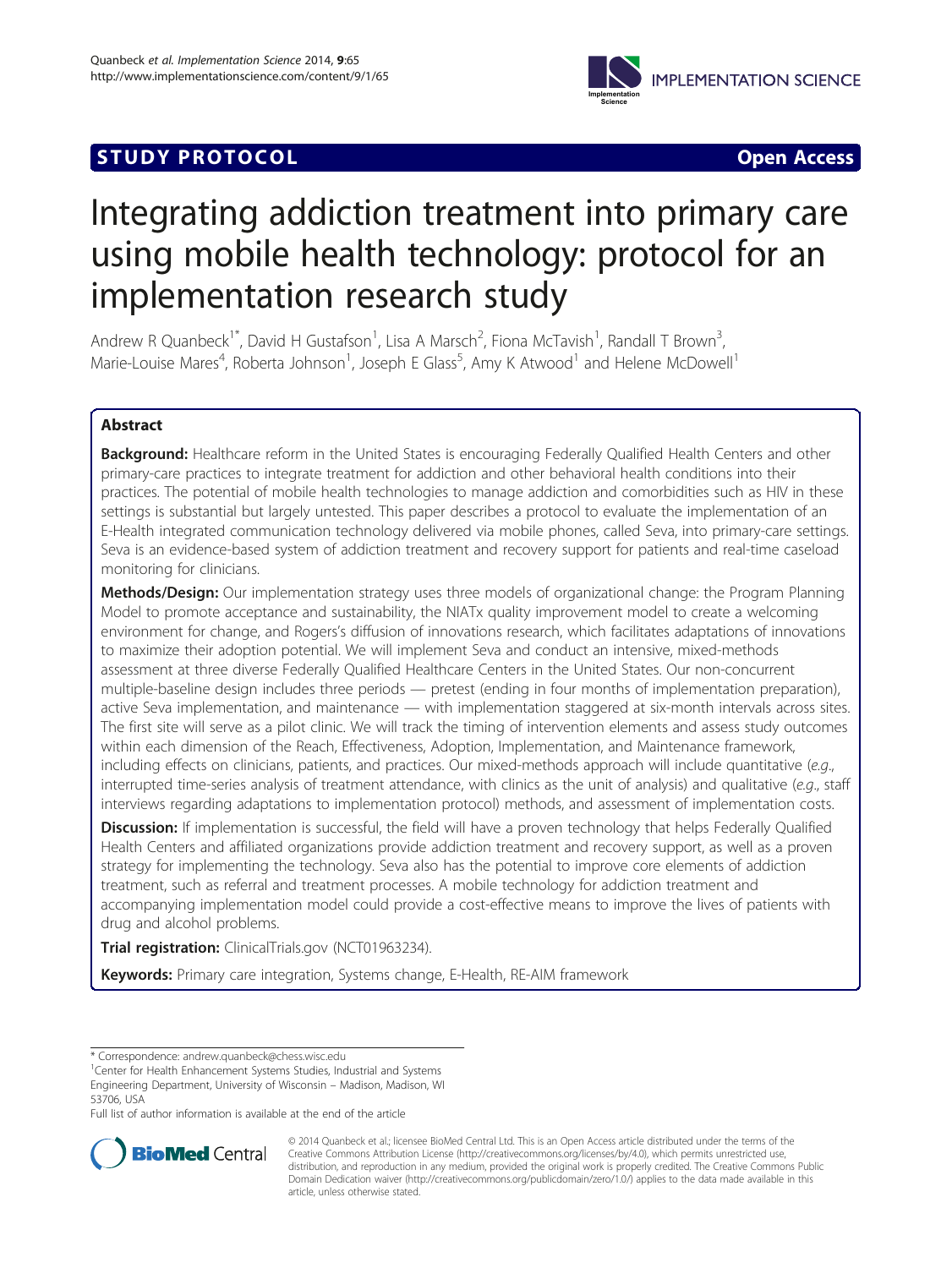#### Background

# Context

This paper describes the protocol for a study on implementing mobile-health technology in primary care. The study is funded by the United States' National Institute on Drug Abuse as part of a request for proposals aimed at integrating addiction treatment into primary care. Although numerous smartphone applications exist that address many health problems, primary care clinicians do not commonly incorporate mobile technology into patient care [[1\]](#page-9-0). One reason is that very few smartphone applications have been proven in rigorous trials of effectiveness. Even if an application does have a reliable evidence base, it must still demonstrate its value to various stakeholders if it is to be widely used. Patients must see value in the application or they are likely to stop using it. Clinicians must find it useful to incorporate it in day-to-day clinical management. Finally, clinic administrators must find that the application works both clinically and financially to support its use by patients and staff.

Our study focuses on Federally Qualified Health Centers (FQHCs) in the United States, community-based organizations that provide primary care and preventive health services to patients regardless of their ability to pay. FQHCs (and U.S. primary-care practices in general) are increasingly being encouraged by healthcare reform to integrate treatment for addiction and behavioral health into their practices. HIV testing and prevention efforts are particularly important for the health of men and women who use illicit drugs because they are at higher risk than the general population for acquiring HIV [[2,3](#page-9-0)]. But transforming primary care to address addiction and HIV will likely add to the work of clinicians, many of whom already feel overburdened. Previous attempts to integrate addiction treatment into primary care have largely relied on labor-intensive solutions (e.g., adding more staff or having staff do tasks differently), with mixed results [[4\]](#page-9-0).

Our premise is that mobile health technology holds great promise for FQHCs to reach this complex patient population. More than two-thirds of individuals with substance use disorders (SUDs) have had contact with a primary-care provider in the previous six months [[5\]](#page-9-0), for reasons that may or may not relate to their SUD [[6\]](#page-9-0). But primary-care providers frequently do not screen for or treat SUDs, even though recovery support can be effectively administered in primary care [\[6,7](#page-9-0)]. Administering recovery support requires that clinicians receive support and training in addiction, which are uncommon partly because of the traditional separation of addiction treatment from primary care [[8-10\]](#page-9-0). Technology may help address these problems. People with addictions tend to view technology favorably [\[11](#page-9-0)]. They acknowledge more drug use and psychiatric symptoms online than in faceto-face interviews [[12](#page-9-0)]. A recent review found positive outcomes in 29 of 32 randomized trials using personal computers and cell phones for managing chronic diseases [[13\]](#page-9-0). While some information technologies have proven efficacious, penetration into practice has been slow [\[14](#page-9-0)]. The potential of mobile health technologies to manage chronic diseases in FQHCs is substantial, but remains largely untested.

#### The mobile-health technology

The integrated system we have developed is an E-Health integrated communication technology for patients with addiction called Seva (say'-va; a Sanskrit word for selfless caring). Seva consists of treatment and recovery support elements. The treatment component is based on the Therapeutic Education System (TES), a web- and mobile-based curriculum for addiction treatment with 65 interactive, multimedia, skill-building modules, including basic cognitive behavioral recovery support skills (e.g., refusing drugs, managing thoughts about drug use), life re-structuring skills (e.g., increasing recreational activities), and skills for preventing HIV, hepatitis, and sexually transmitted infections. Each module ends with a quiz structured to ensure mastery of key content and skills. TES uses interactive videos to create experiential learning environments that help patients learn modeled behaviors (e.g., progressive muscle relaxation). Randomized trials have found that TES is as efficacious as behavioral therapy delivered by therapists and is superior to standard substance abuse treatment [\[15\]](#page-9-0); that it increases HIV prevention knowledge and self-reported risk for HIV [[16](#page-9-0)]; and when it partially replaces clinician-delivered care in methadone treatment, it also improves opioid abstinence rates [\[17\]](#page-9-0).

Seva's recovery support elements are based on A-CHESS, an evidence-based smartphone program designed to help people in recovery from drug and alcohol addiction prevent relapse. A-CHESS helps patients meet the challenges they often face, such as loneliness and isolation, transportation, managing the treatment regimen, and getting informal support. A-CHESS also addresses issues such as cravings and insufficient coping skills in high-risk situations. A-CHESS is based on research on the principles of effective continuing care for substance use disorders (long duration, assertive outreach, monitoring, prompts, action planning, peer and family support, and case management). The research team that developed A-CHESS has studied and designed similar systems that have been effective for patients suffering from lung cancer, breast cancer, asthma, and HIV [\[2](#page-9-0),[3,18-36\]](#page-9-0). In a randomized trial of patients discharged from residential addiction treatment, patients with A-CHESS had 57% fewer risky drinking days than patients in the control group [\[37](#page-10-0)].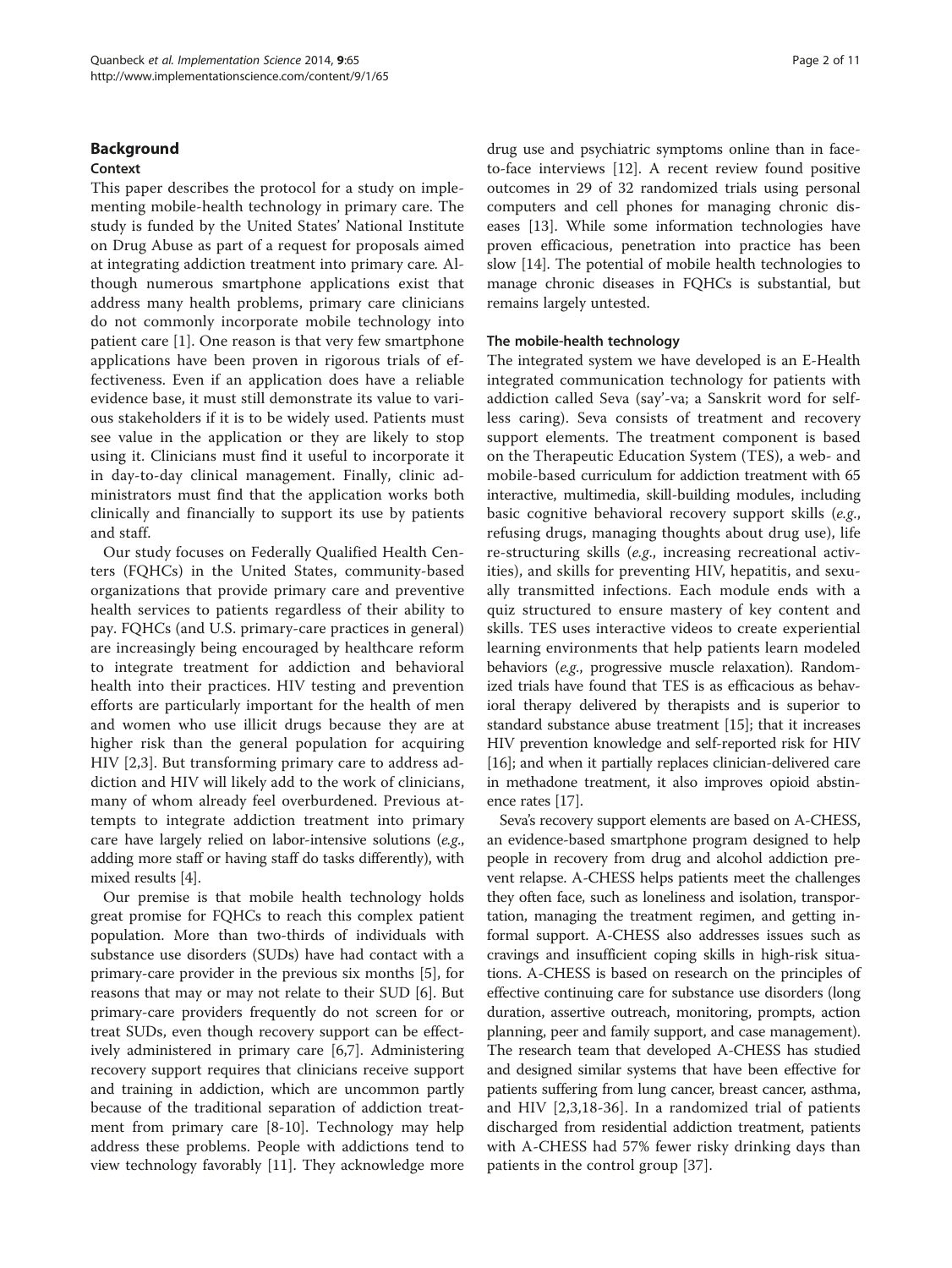Although Seva was built from two existing programs, TES and A-CHESS, the Seva user experiences one seamless system with many links between elements. For example, upon completing a skill-building module, the patient may be shown a link to a discussion group where peers are discussing the topic of the module, and provided links to further information on the topic. Similarly, patients whose responses to check-in items indicate a potential problem may see a link to skill-building related to that problem, or be shown personal stories from other patients who have dealt with the same problem. Patiententered data are also uploaded and presented via a webbased dashboard that FQHC clinicians can use to monitor the status of their Seva users. The dashboard includes items that patients self-report using their mobile devices, such as sleep troubles and relationship problems that may signal an imminent relapse; whether the patient has attended recovery meetings or completed other elements of the treatment plan; and the patient's relapse risk and protection factors. The dashboard can be customized for each clinic to display indicators that clinicians deem important for clinical decision-making.

# Study focus: implementation

Because Seva has an established evidence base, this research focuses mainly on implementation and organizational impact; some patient-level outcomes are included, but they will be examined in the aggregate. Our goal is to implement a system that has already proven effective in specialty addiction treatment in primary-care settings. The implementation model we are testing (detailed below) is distinguished by several characteristics: an effort to actively prepare the environment for implementation; the use of an organizational coach; the use of rapid-cycle tests; and an early, specific effort to address sustainability. The implementation model is rooted in the field of systems engineering, a multi-disciplinary field that integrates concepts from psychology, economics, social science, and statistics. The implementation model reflects the multidisciplinary ethic of systems engineering.

We will study organizational change resulting from implementing Seva in 3 FQHCs over a three-year period. We will study elements of our implementation model by using mixed-methods analysis. Our study seeks answers to three broad research questions: how can Seva be implemented in primary care settings efficiently and effectively; to what extent do patients and staff accept and use Seva; and how does Seva affect clinical care for patients and staff?

# Methods/Design

# Implementation model

Our implementation strategy combines three evidencebased organizational change strategies: the Program

Planning Model (PPM) [[38,39](#page-10-0)], the NIATx quality improvement model [\[40,41](#page-10-0)], and core concepts from Rogers's diffusion of innovations research [[42\]](#page-10-0). The PPM comes from the literature of organizational behavior; NIATx, from systems engineering; and Rogers, from community-based diffusion. The PPM addresses interpersonal, organizational and environmental variables that promote sustainability. By focusing on socio-political aspects of change in community-based organizations, use of the PPM has led to greater community acceptance than seen in comparison groups [[38,39\]](#page-10-0). The NIATx model, an extensively evaluated and widely adopted organizational change model in addiction treatment, provides an evidence-based approach to implementation by optimizing processes that create a welcoming environment for change [[40,41](#page-10-0)]. Rogers's diffusion of innovations research identified characteristics of innovations associated with successful implementation and sustainability [[42\]](#page-10-0). Rogers's research complements the NIATx model by emphasizing ways to adapt an innovation for a specific setting, thus maximizing its adoption potential. Combined, these strategies make up the implementation model shown in Figure [1](#page-3-0).

The model has 4 phases: i) 'Initiate' involves bringing together and training key people at each site; ii) 'Prepare' ensures that the FQHC environment is welcoming to Seva, the implementation plan adapts to the unique characteristics of the FQHC, and the technology is developed to maximize its chance of success; iii) 'Improve' involves conducting a series of rapid-cycle tests of ideas that emerge from earlier phases; and iv) 'Implement' involves using, monitoring and sustaining the technology. Organizational coaching will play a key role in helping clinics implement Seva successfully. We recently completed a randomized trial in 201 addiction treatment agencies in which coaching proved to be the most costeffective approach to quality improvement among several strategies tested [[43\]](#page-10-0). An implementation coach will work with each FQHC to advise, encourage and monitor progress.

#### Settings for implementation

We worked with the National Association of Community Health Centers to identify a set of FQHCs with established electronic health records. We focused on FQHCs with electronic health records because healthcare reform has been pushing FQHCs in this direction, and we believe it will be important to understand how Seva relates to existing clinic technology. From the pool of FQHCs that met these criteria, we selected an FQHC affiliated with the University of Wisconsin as our first implementation site; as a second site, a relatively small, rural, freestanding FQHC with integrated behavioral health services (including addiction treatment); and as a third site, an urban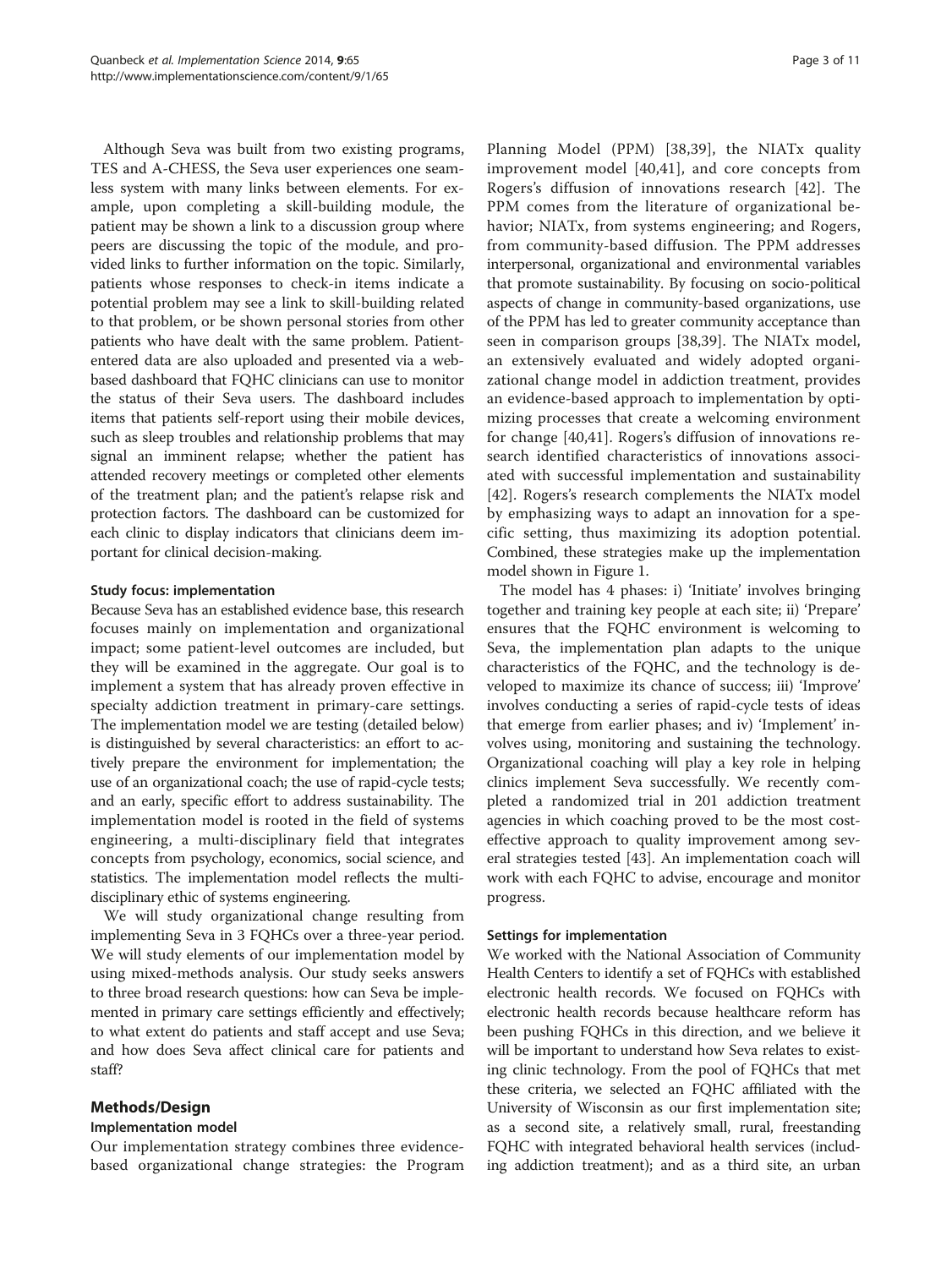<span id="page-3-0"></span>

FQHC that serves a largely minority population. In selecting sites, we strove to maximize diversity in both patient populations and organizational structures to better understand how environment affects implementation. We included only three FQHCs in order to conduct an intensive, mixed-methods assessment at each clinic, which we believe will be more informative for the ultimate purpose of dissemination than randomizing a larger sample of organizations and studying implementation at a surface level.

# Timeline

Data will be collected from each FQHC for 48 months using a combination of data sources, including electronic health records, staff surveys/interviews, and patient surveys/interviews. We are collecting staff survey data every 6 months for 36 months, patient survey data every 6 months for 18 months, and aggregated EHR data for 48 months to cover the full time frame from the beginning of the pretest period at FQHC 1 to the end of the posttest period at the FQHC 3. Figure 2 shows more information about

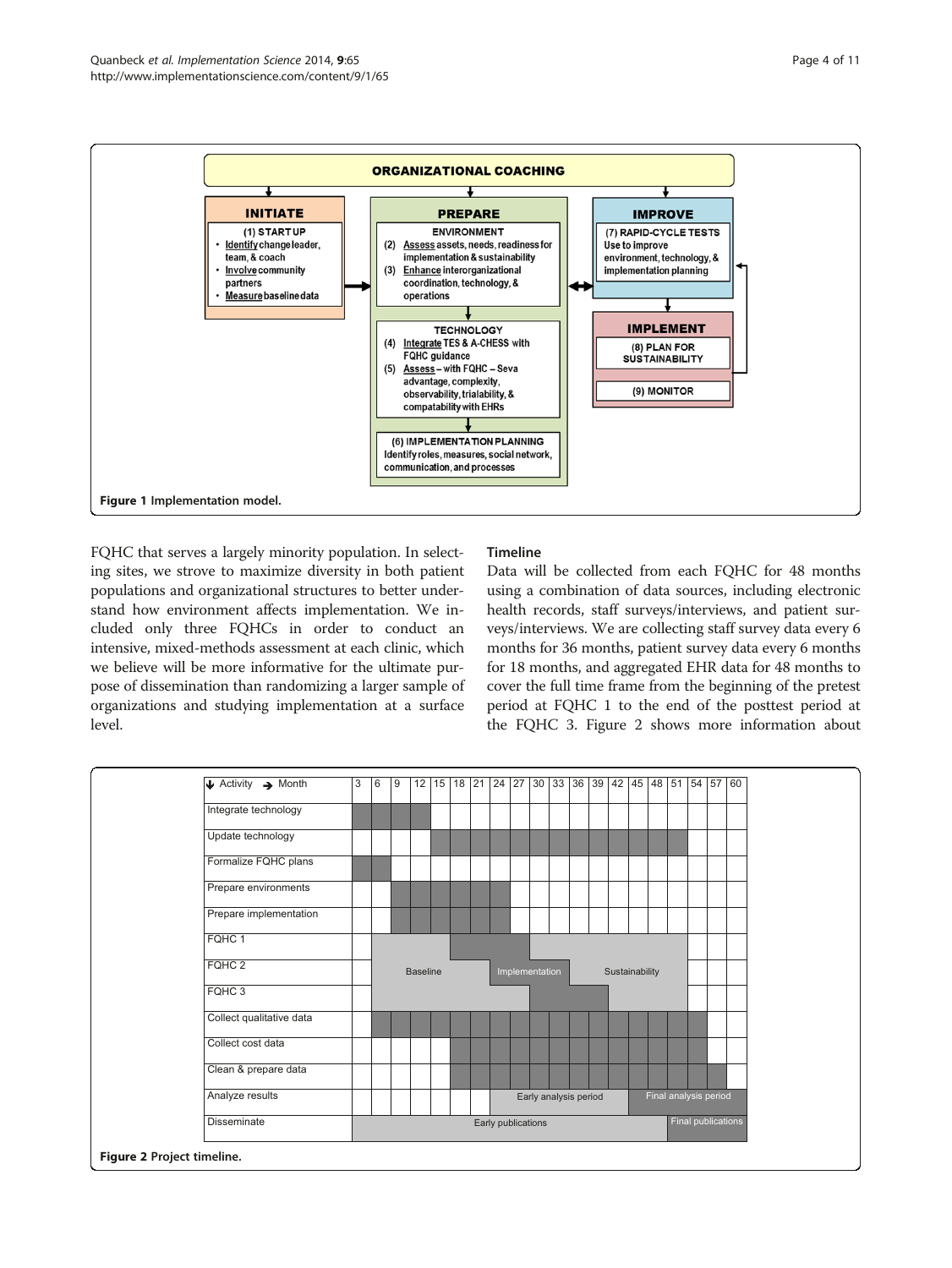the project timeline. Retrospective data collection will take place during the pretest period, using aggregated patient data from clinics' electronic health records. During the pretest period, sites will also seek to identify potential patient candidates for recruitment. Full-scale implementation occurs during the subsequent 12 months, during which the sites receive coaching and actively recruit patients to use Seva. The sites will continue to be monitored during a post-test/sustainability period. During this period, sites may continue recruiting patients to use Seva, but without grant funding for phone/internet support or organizational coaching.

#### Coaching for organizational change

The organizational coach for the first (pilot) site will be a member of the research team with extensive experience in organizational coaching. The next two sites will be coached by a physician from the pilot site, who will share firsthand experience in implementing Seva with subsequent clinics. Each site will have a designated 'change leader', a clinical leader at the site who is the point of contact with the coach and will coordinate implementation activities at the clinic; a 'site coordinator', a clinic employee who will enroll patients in the study and manage the day-to-day operation of Seva; and a 'change team', a group of four to eight clinical and/or administrative staff members who will help identify and make the organizational changes necessary to implement Seva. The coach will make an initial site visit during the four-month period of active implementation preparation to create a welcoming environment for Seva. During this visit, the coach will conduct a walk-through [[44\]](#page-10-0) with change team members (an exercise in which employees experience the clinic as patients do, to reveal issues that need to be addressed); a work flow assessment using flow charting; and a technical assessment of data to be gathered and procedures needed to conduct the study. During this preparation period, the coach will also work with the change leader to ensure that pre-test data are collected; reviews of Seva are completed by clinical teams and their concerns addressed; and barriers to implementation rectified. After the initial site visit, for the remainder of the implementation preparation period and for the 12-month intervention period, the coach will have monthly telephone conferences with clinic staff and email correspondence as necessary to monitor implementation progress and offer advice and feedback to the staff. The coach and change leader will also work together to reduce organizational barriers to implementation.

# Study design

Our study uses a non-concurrent multiple-baseline design in which the start of the intervention period is staggered at the three sites by six months. The multiple-baseline

design provides the intervention to all participants, but isolates the independent variable by introducing the intervention at specified points. Using the clinic as the unit of analysis, this single-subject approach will closely track the timing of intervention elements and repeatedly measure outcomes at the organizational level, including aggregated effects on clinicians, patients and practices. After pilot testing Seva at the first FQHC and improving Seva and the overall implementation strategy, we will introduce Seva at the second FQHC and then, six months later, at the third FQHC. Each FQHC acts as its own pretest control. During the 48-month data collection period, core organizational indicators will be measured via a staff survey (administered every 6 months) and the clinics' electronic health records (aggregated across patients). While the non-concurrent multiple-baseline design may not provide as strong a basis for causal inference as a large RCT, we believe it is the appropriate design for evaluating the organizational impact of a system that has already been shown effective in RCTs of patients [\[45\]](#page-10-0). We will also collect a set of standard CHESS/TES measures via a patient survey for comparison to previous studies that tested these technologies in RCTs, and to conduct exploratory analyses. The patient survey also provides supplemental clinical information not routinely collected in the clinics (e.g., addiction severity, quality of life, etc.).

#### Evaluation framework

Our primary focus is to study how Seva is implemented in three FQHCs. In the process, we hope to generate insights on how Seva can be most helpful to organizations, staff and patients, thereby informing implementation processes in other FQHCs. Our evaluation includes patient, clinician, and organization-level outcomes. To organize this multifaceted evaluation, we use the RE-AIM framework [[46](#page-10-0)]. RE-AIM catalogs the quality, speed and impact of efforts to translate research into practice by including measures in five categories: reach, effectiveness, adoption, implementation and maintenance. The measures we will use are summarized in Table [1](#page-5-0), followed by a brief description of each dimension and selected outcomes.

#### Reach

In assessing reach, we will determine how many patients are eligible to use Seva within each clinic, how many are excluded, how many are invited to participate, and how many enroll in the study. We will also study how quickly patients are enrolled after the beginning of the enrollment period. We will assess how representative Seva enrollees are of the target population (substance using patients within each clinic) by comparing users to the target population on key clinical characteristics (e.g., treatment attendance, healthcare utilization). Qualitative assessment will supplement our data collection on reach.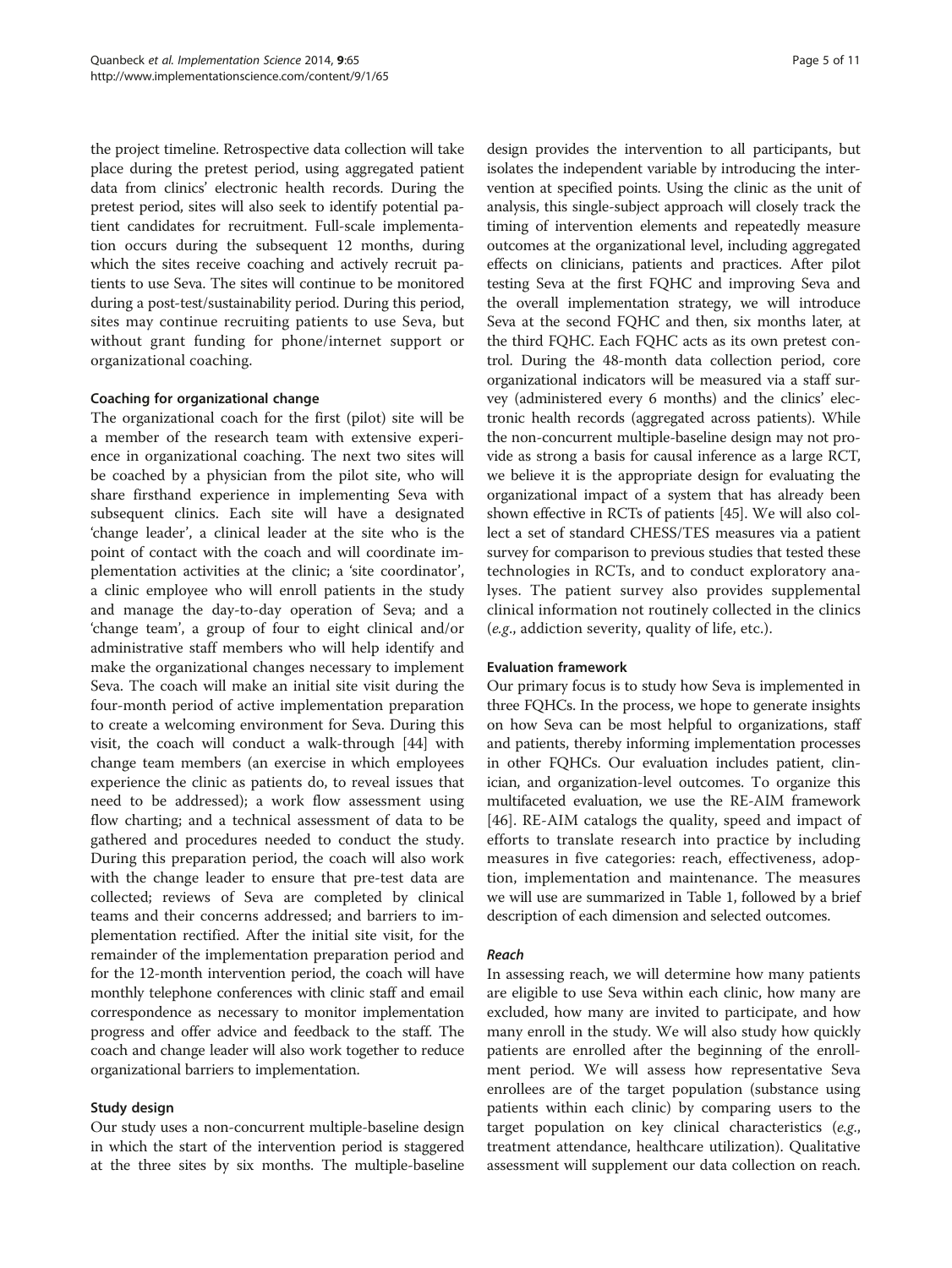#### <span id="page-5-0"></span>Table 1 RE-AIM measures

| <b>Dimension</b>                | Measure                                                                                      | Source                                                      | Research<br>question* | Frequency                          |
|---------------------------------|----------------------------------------------------------------------------------------------|-------------------------------------------------------------|-----------------------|------------------------------------|
| Reach                           | Number of Seva patients (eligible, excluded, enrolled)                                       | Patient survey                                              | $\overline{2}$        | Pre                                |
|                                 | Characteristics of participating patients                                                    | Patient survey                                              | $\overline{2}$        | Pre                                |
|                                 |                                                                                              | <b>FHR</b>                                                  | $\mathfrak{D}$        | Continuous                         |
|                                 | Qualitative assessment-reach                                                                 | Interview- clinic director                                  | $\mathbf{1}$          | Pre                                |
| Effectiveness                   | No. patients screened for HIV                                                                | <b>EHR</b>                                                  | 3                     | Continuous                         |
|                                 | Healthcare utilization (hospitalizations, ER visits, and<br>residential addiction treatment) | Patient survey                                              | 3                     | 0 m, 6 m, 12 m,<br>18 <sub>m</sub> |
|                                 |                                                                                              | <b>FHR</b>                                                  | 3                     | Continuous                         |
|                                 | Treatment attendance                                                                         | Patient survey                                              | 3                     | 0 m, 6 m, 12 m,<br>18 <sub>m</sub> |
|                                 |                                                                                              | EHR                                                         | 3                     | Continuous                         |
|                                 | HIV risk behaviors                                                                           | Patient survey                                              | 3                     | 0 m, 6 m, 12 m,<br>18 <sub>m</sub> |
|                                 | Substance use                                                                                | Seva                                                        | 3                     | Weekly                             |
|                                 |                                                                                              | Patient survey                                              | 3                     | 0 m, 6 m, 12 m,<br>18 <sub>m</sub> |
|                                 | Quality of life                                                                              | Patient survey                                              | 3                     | 0 m, 6 m, 12 m,<br>18 <sub>m</sub> |
|                                 | Qualitative assessment - effectiveness                                                       | Interview - clinic director                                 | $\mathbf{1}$          | 12 <sub>m</sub>                    |
| Adoption (setting)              | Characteristics of participating clinics vs. general FQHC<br>population                      | Publicly available uniform data<br>system reports for FQHCs | $\mathfrak{D}$        | Pre                                |
|                                 | Readiness for implementation                                                                 | Staff survey                                                | 2                     | Pre, every 6 m                     |
| Adoption (staff)                | Use of Seva by staff (including characteristics)                                             | Seva log files                                              | $\overline{2}$        | Continuous                         |
| Adoption (patient)              | Use of Seva by patients (including characteristics)                                          | Seva log files                                              | $\overline{2}$        | Continuous                         |
| Adoption (staff<br>and patient) | Qualitative assessment- adoption                                                             | Staff interviews                                            | $\mathbf{1}$          | Pre, every 6 m                     |
|                                 |                                                                                              | Patient interviews                                          | $\mathbf{1}$          | 12 <sub>m</sub>                    |
| Implementation                  | Stages of Implementation Completion                                                          | Staff interviews                                            | $\mathbf{1}$          | Pre, every 6 m                     |
|                                 | Technology acceptance                                                                        | Staff survey                                                | 2                     | Pre, every 6 m                     |
|                                 | Adaptations to protocol during intervention period                                           | Staff interviews                                            | $\mathbf{1}$          | Pre, every 6 m                     |
|                                 | Cost of intervention                                                                         | Staff interviews                                            | $\mathbf{1}$          | Pre, every 6 m                     |
|                                 |                                                                                              | Coach logs                                                  | $\mathbf{1}$          | Continuous                         |
|                                 | Qualitative assessment - implementation                                                      | Interview with clinic director, coach                       | $\mathbf{1}$          | 12 <sub>m</sub>                    |
| Maintenance                     | Sustainability score                                                                         | Staff survey                                                | $\mathbf{1}$          | Pre, every 6 m                     |
|                                 | Six-month follow-up on all effectiveness measures<br>(see above) and use of Seva             | Seva, Patient survey, EHR                                   | 1, 2, 3               | Various                            |
|                                 | Qualitative assessment - maintenance                                                         | Interview - clinic director                                 | 1, 2                  | 18 <sub>m</sub>                    |

Source: Re-aim.org; Measuring the Use of the RE-AIM Model Dimension Items Checklist

\*(1) How can Seva be implemented in primary care settings efficiently and effectively? (2) To what extent do patients and staff accept and use Seva? (3) How does Seva affect clinical care for patients and staff?

Our goal is to understand how clinicians perceive or anticipate which patients may benefit most from the system, because — for budget reasons — not all patients can have Seva, either in this study or in a broader dissemination. (In this study, we can offer Seva to a maximum of 100 patients per clinic.) For example, clinicians may select patients to enroll who they think will be strong models for other patients, or patients who have had many relapses and may benefit from a different treatment approach. As an implementation-focused study, we strive not for random selection but instead encourage clinicians to enroll patients for whom they believe Seva will be most helpful.

#### Effectiveness

Our primary effectiveness outcome is substance use. Other outcomes in the effectiveness domain will help us understand the impact of Seva on patients' quality of life,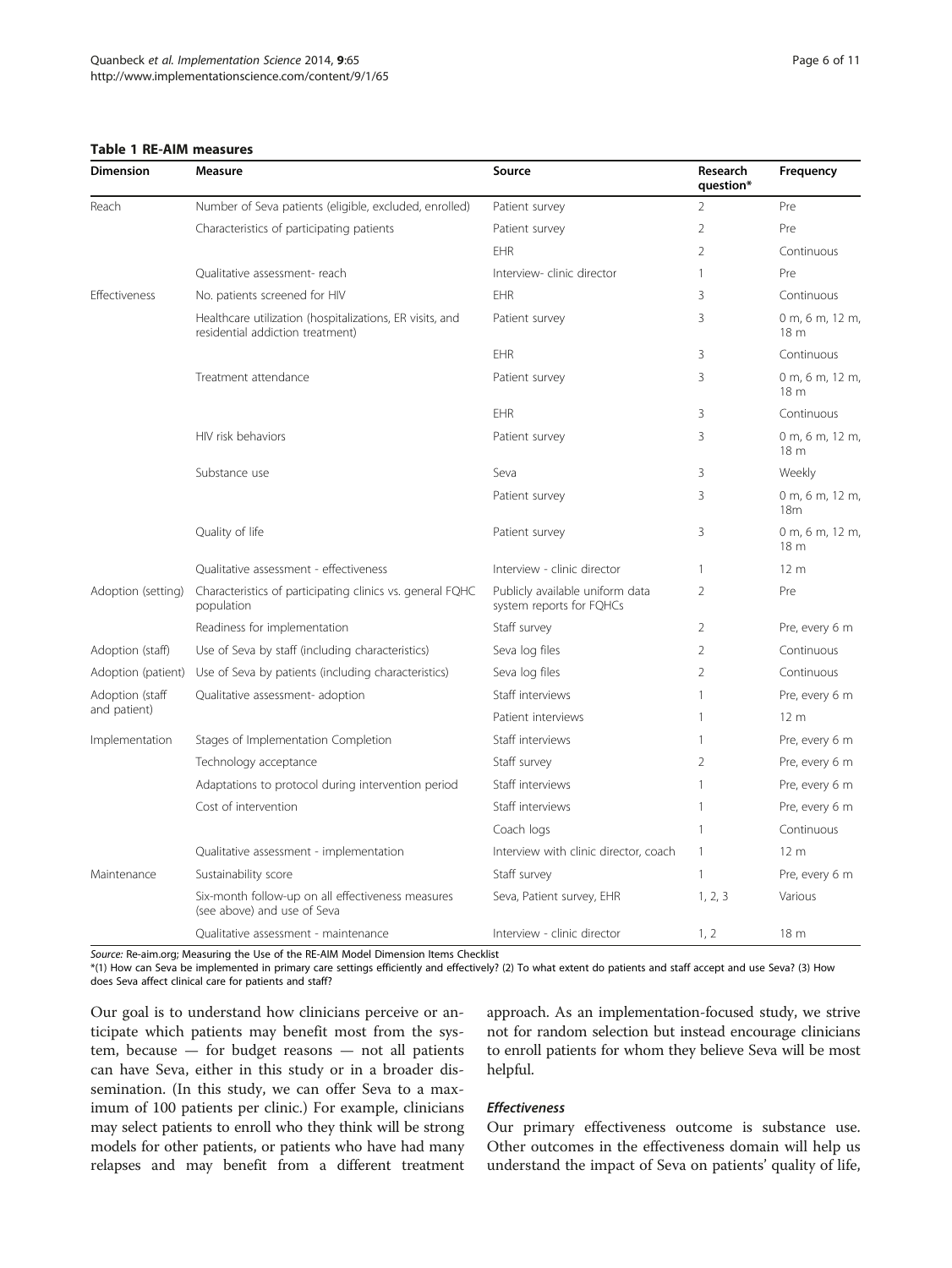HIV risk behaviors, healthcare utilization, and treatment attendance. We will also examine the extent to which the system promotes an overall increase in the proportion of substance-use patients screened for HIV. Healthcare utilization data (hospitalization, emergency room visits, and in-patient psychiatric treatment) will also be used in the cost analysis described below. Qualitative assessment of effectiveness will take place through an interview with the clinic director.

# Adoption

In assessing adoption at the clinic level, we will report how many FQHCs were approached to participate and how many signed on to implement Seva. We will compare organizational characteristics of participating FQHCs to the more than 1,000 FQHCs in the United States, based on public reports required of these organizations by the federal government. We will gather qualitative data to assess which aspects of organizational structure affect implementation. To assess adoption at the staff level, clinic site coordinators will make a list of all staff members who see potential substance-using patients in primary or behavioral care, and invite these staff to complete surveys six months prior to the implementation period and every six months thereafter. The surveys include questions on job function (i.e., physician, behavioral health staff, or RN), which will allow us to assess how representative the respondents are of the clinic staff as a whole, and the Readiness for Implementation Survey [[47](#page-10-0)], an instrument used to predict the adoption success of information technologies in healthcare. Staff members and patients will take part in qualitative interviews to supplement data provided in the surveys to assess organizational barriers and facilitators related to implementation. We will analyze Seva log files to produce metrics about patterns of system adoption and use by patients and staff and assess the characteristics of individuals who use Seva most and least actively.

# Implementation

To measure implementation progress, we will adapt our implementation model into a specific implementation plan (including timetables) for each clinic. We will employ the Stages of Implementation Completion model [[48\]](#page-10-0) as a guide to assess the degree of implementation. Each phase of the implementation completion model is broken down into discrete tasks and events and presented as a checklist. We will assess whether each task/ event was implemented, and the length of time each one took to implement. Starting at the beginning of the implementation-planning period (four months prior to implementation), the checklist will be reviewed and updated every six months by the site coordinator in conjunction with the implementation coach. Adaptations to the protocol will be noted. We will also assess implementation costs (see below) and administer the Technology Acceptance Model [[49\]](#page-10-0), which helps explain factors that influence the use of a new technology. Qualitative assessment of the consistency of the intervention will occur through interviews with the clinic director and the implementation coach.

#### **Maintenance**

To assess maintenance, we will administer the British National Health Service's Sustainability Index [\[50\]](#page-10-0). The Sustainability Index assesses factors associated with sustainability potential, such as fit with organizational infrastructure, clinical leadership engagement, and progress monitoring. The Index also offers guidance, developed by an international panel of experts, on overcoming weaknesses. Factors measured by the Sustainability Index, along with those included in the Readiness for Implementation Survey, will guide us in building a conceptual model of barriers and facilitators to implementation. Assessing maintenance at the individual level includes monitoring of effectiveness measures (including substance use and quality of life) at the 18-month mark, 6 months after grant funding for phones and internet access ends. We will examine data on Seva use at the staff and patient levels to assess long-term maintenance of Seva. Qualitative interviews with clinic directors will assess the degree of institutionalization of Seva within organizations, how Seva aligns with clinical business models, and whether and how Seva was adapted after the active implementation period to promote maintenance.

# Analysis

We will use a mixed-method approach, using both quantitative and qualitative methods, to assess our implementation model. Our analysis follows guidelines for mixed-methods research promulgated by the NIH Office of Behavioral and Social Sciences Research [[51](#page-10-0)]. Because this is a study of the organizational impact of Seva, there will be no single-patient analyses; all analyses will be aggregated across patients.

Analysis of quantitative outcomes will proceed on three fronts:

- 1. Descriptive statistics will be used to assess relevant Reach outcomes.
- 2. Interrupted time series analysis will compare selected Effectiveness and Maintenance outcomes within a clinic before and after implementation. We will assess whether our implementation model promotes the successful installation and use of Seva using linear regression models, with each analysis having two time-series segments representing means and slopes before and after implementation. A test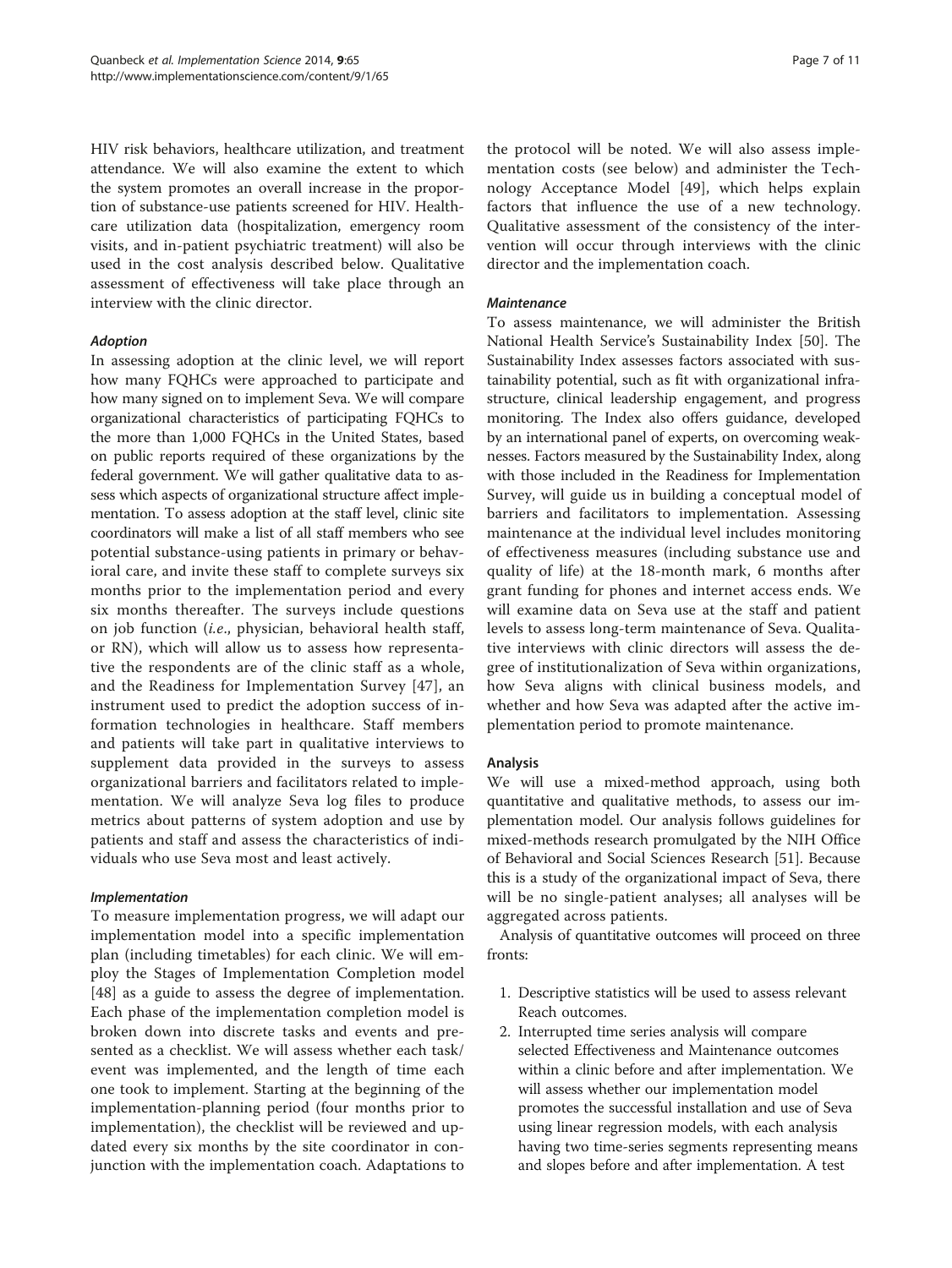of the regression coefficient for implementation (a dichotomous variable indicating whether the time point occurred before or after implementation) will allow us to examine differences in the mean change at implementation. Differences in slope from pre- to post-implementation will be tested using the coefficient for the implementation x month interaction, where 'month' is a continuous variable indicating the month of measurement. Weighted least squares analysis will be used to account for potential differences in the number of patients or staff reporting outcomes within each clinic across time. Given the limited degrees of freedom, no covariates will be included in the models.

3. Drawing from conventional approaches to single-subject analysis, we will also compare selected RE-AIM outcomes within and across the clinics using data visualization [\[52\]](#page-10-0) to determine whether the shifts between intervention phases of the study generated shifts in the level, trend, and variability of performance [\[53\]](#page-10-0). This will allow us to evaluate the immediacy, consistency and magnitude of the observed effects [[52](#page-10-0)].

The qualitative analysis is designed to:

- 1. Understand the environments in which Seva is implemented, how Seva was tailored to fit each environment, and the processes used to tailor Seva. Focus groups and observational and interview data will help us understand the environment and the processes used to tailor Seva.
- 2. Provide insights into the quantitative results. We will interview key stakeholders following each wave of surveys. As within- and across-site findings emerge, we will interview people who can help inform the findings.
- 3. Understand the barriers to and facilitators of implementing and sustaining Seva and how they relate to outcomes. Key stakeholders will be asked to reflect on reach, outcomes, adoption at the setting level, staff participation, implementation, and long-term effects.
- 4. Prompt informants to reflect upon how they might advise a similar FQHC to integrate Seva.

We will collect, transcribe and analyze field notes and interviews collected during each implementation phase using AtlasTi. The qualitative analysis will follow grounded theory to build a conceptual model of Seva's implementation. Two researchers will independently analyze interviews that represent different organization-level stakeholders, and then meet to discuss and reconcile differences in interpretation. Because Readiness for Implementation Survey and Sustainability Index factors are associated with adoption and sustainability, we will include these factors as a priori themes, while seeking new insights generated from the interviews. Researchers will then code the remaining interviews, comparing themes to distinguish different types of organizations and conditions. To assure coding consistency, every fourth interview will be double-coded. Significant inconsistencies will be discussed and recoded. Finally, we will categorize the themes into a working model.

# Economic analysis

The sustainability of Seva will depend on both its effects and its cost. Our cost analysis is conducted from the adopting FQHC's perspective and is intended to provide estimates of the costs to implement and operate Seva within an FQHC. The cost data collection instrument follows guidelines for economic evaluation of implementation strategies [[54\]](#page-10-0). It has been adapted from a cost collection instrument we used in a previous quality improvement study [[43](#page-10-0)]. The cost collection instrument will track fixed costs of implementation, including system development costs and research costs related to development of the implementation strategy. The analysis separates these one-time, fixed costs from variable costs related to executing the implementation strategy, including staff salaries (with fringe benefits) for training patients and attending project meetings. We will also track operating costs, such as smartphones, monthly data plans, and IT and clinician time for maintaining and improving Seva. The cost data collection instrument will be administered in semi-annual interviews with staff members from the participating clinics and research team during the intervention period. The coach will also keep a detailed log of contacts with clinic staff to assess staff participation during the intervention. We will estimate the cost of implementing Seva by totaling the time spent by coaches and clinicians during the implementation phase (using coach logs) and then multiplying the hours by relevant wage rates by job classification. We will add any non-personnel costs, such as travel to site visits, the cost of teleconferencing services for follow-up calls, etc. Any free services will be documented. Costs incurred by patients are outside the scope of the evaluation.

Evidence suggests that using Seva in a manner that promotes integrative care will benefit FQHCs financially. Research has shown that drug users who receive regular drug abuse care with regular medical care are less likely to be hospitalized than those who receive only regular medical care alone, regular drug abuse care alone, or neither [[55\]](#page-10-0). For patients with substance-abuse-related medical conditions, integrated care can lower costs through reduced hospitalization rates, inpatient days,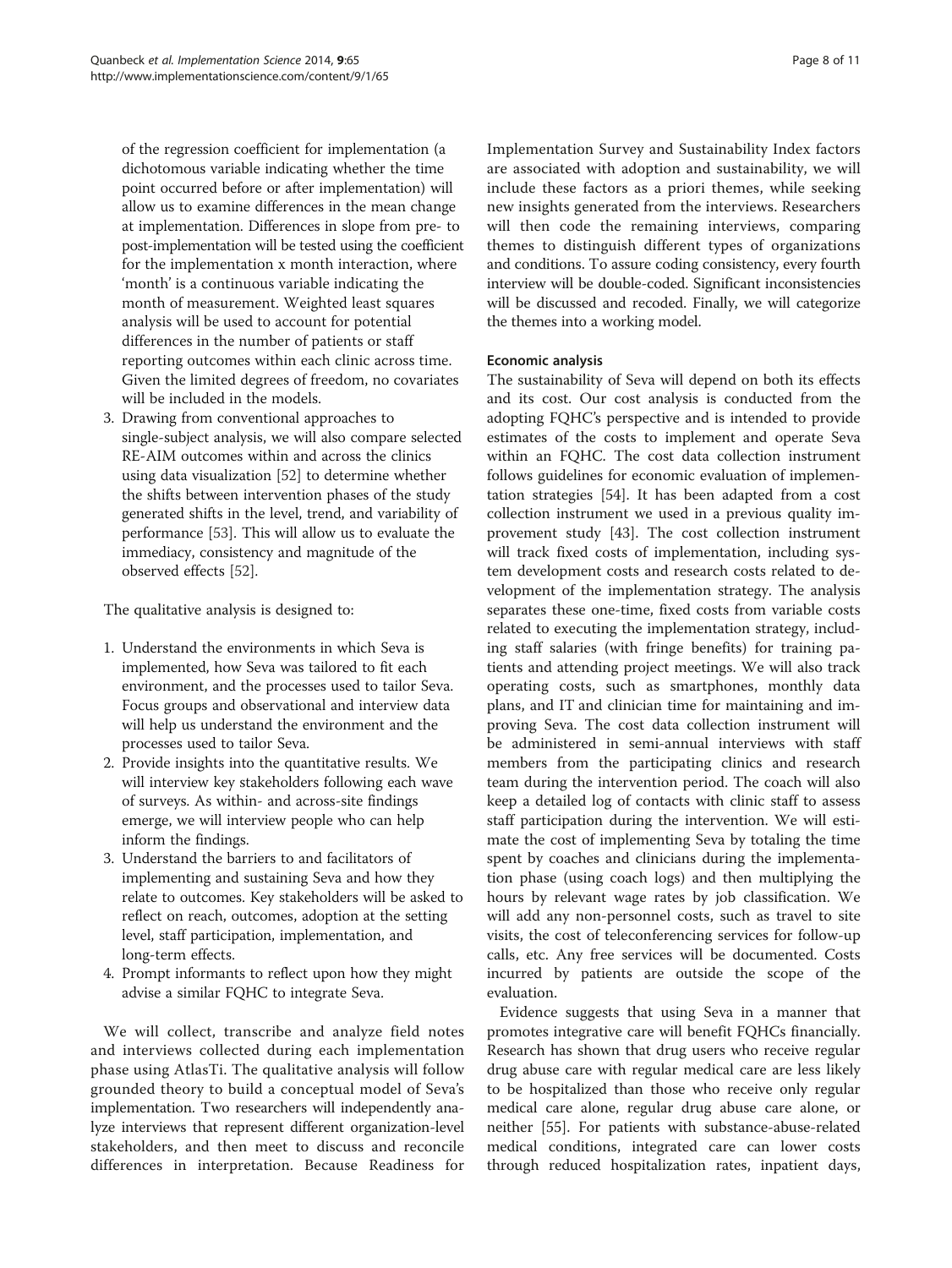and emergency-room use [\[56\]](#page-10-0). We will assess changes in the healthcare services provided to patients by collecting healthcare utilization data using a combination of electronic health records and self-report. We will analyze these outcomes using our multiple baseline design to determine whether the costs of implementation are offset by benefits in terms of reduced healthcare utilization.

#### **Ethics**

The study received approval from the Medical Sciences Institutional Review Board at the University of Wisconsin–Madison and is registered at ClinicalTrials. gov (NCT01963234).

#### Trial status

At time of submission, the research team is entering the pre-implementation period at the pilot clinic. Implementation of Seva with patients and staff is slated to begin during March 2014.

# **Discussion**

This research adds to the literature on strategies for integrating addiction treatment into primary care. Our study represents an advanced use of mobile health technology in primary care. Seva may function as a clinician-extender because it can provide much of the education and ongoing therapeutic support that patients with substance use disorders need, allowing clinicians to focus on providing the primary care they are trained to deliver. Seva is unique for giving clinicians a way to regularly monitor their patients' progress outside the clinic through self-reported substance use, appointment attendance, and risk/protection factors. If implementation proves successful, the field will have a proven strategy for implementing and sustaining an effective technology to help address addiction treatment and recovery support in FQHCs.

#### Limitations

Early experience has uncovered a host of unanswered questions related to data sharing, security and interoperability that have been difficult to resolve. For instance, receiving IRB approval for the project was a complex undertaking. Issues related to data sharing are proving to be difficult to standardize from one clinic (and one electronic health record system) to the next. Risk aversion to data sharing may be a formidable challenge to full-scale integration of mobile health technology in primary care. We are currently developing a framework that describes different arrangements for integrating mobile health data into electronic health records, personal health records, mobile devices, and clinical data warehouses.

Our early encounters with FQHCs have revealed organizational differences that will be difficult to account for statistically. For instance, one clinic routinely screens for addiction using standardized screening instruments, while another clinic identifies addiction through conversations with patients. Such pre-implementation differences must be accounted for qualitatively to accurately assess changes in the process of care. If implementation is successful, Seva may help reduce variation in clinics' approaches to core elements of addiction treatment (including referral and treatment processes), although it is evident that different clinics start from very different places in important respects.

Finally, the patient-level RCTs that form the evidence base for Seva did not include measures of healthcare utilization (e.g., ER visits). As we shift towards an organization-level focus in this study of implementation, we seek to understand whether Seva might help patients access health resources more predictably and cost-efficiently. We do not, however, have direct evidence from previous RCTs to support the hypothesis that Seva will reduce healthcare utilization, and analyses related to healthcare utilization should be considered exploratory. Likewise, other outcomes included in our evaluation (for example, quality of life) were unmeasured in the previous RCTs that evaluated TES and A-CHESS. We added these measures after consulting the RE-AIM model dimension checklist (available at [www.](http://www.re-aim.hnfe.vt.edu) [re-aim.hnfe.vt.edu](http://www.re-aim.hnfe.vt.edu)).

#### Conclusion

Developing an effective technology for the treatment and continuing care of substance use disorders, and disseminating the technology widely and efficiently, is a matter of urgency given the profound costs of SUDs. Although evidence shows that treatment for substance use disorders has wide-ranging benefits, such care — routine for many other chronic illnesses — is rare in primary care. A model for implementing a mobile technology to support the treatment of substance use disorders could provide a cost-effective means to improve the lives of patients with drug and alcohol problems. Results of the research will be published as they become available.

#### Competing interests

Dr. Marsch is affiliated with HealthSim, LLC, a small business that developed the web-based Therapeutic Education System (TES). This relationship is extensively managed by Dr. Marsch and her academic institution. Dr. Quanbeck provides consulting through the NIATx Foundation, a non-profit organization that offers training in quality improvement. All other authors declare that they have no competing interests.

#### Authors' contributions

ARQ drafted the original manuscript. DHG and LAM designed the study. FM, RTB, MLM, JEG, AKA, and HM contributed to the design and conduct of the study. RJ performed critical revisions to the manuscript. All authors read, contributed to, and approved the final manuscript.

#### Acknowledgements

The National Institute on Drug Abuse (NIDA) is funding the study (R01 DA034279-01). A second NIDA grant (R01DAO30431-01) provides other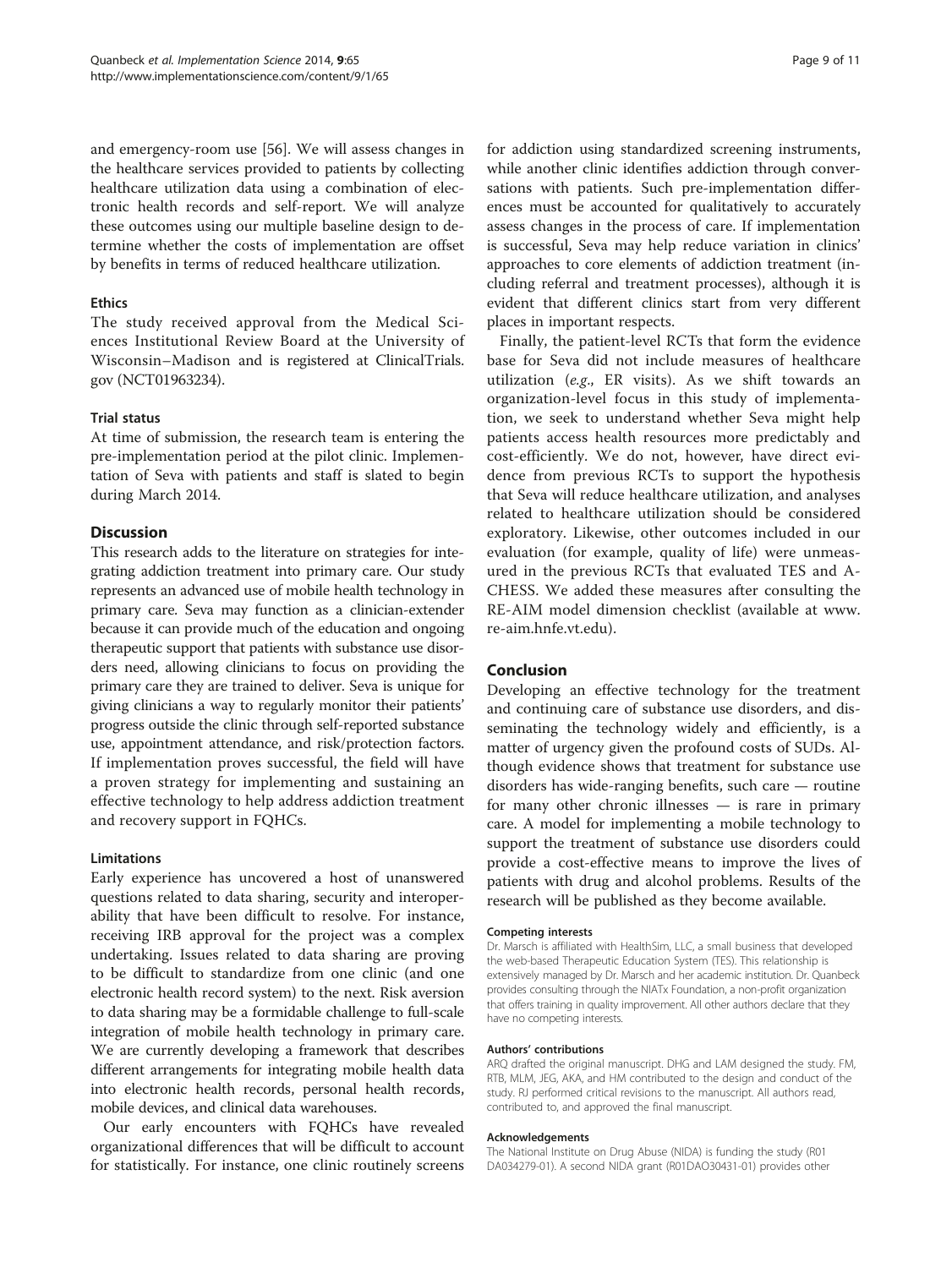<span id="page-9-0"></span>research support. The authors wish to thank the dedicated clinicians and staff members at the three clinics where the study is being conducted. We also thank Lori Ducharme, Haile Behre, Dhavan Shah, Andrew Isham, Michael Grabinski, Aman Tandias, Wen-Jan Tuan, Chantelle Thomas, Mary-Jane Nealon, Paula Goode, Skyler Neylon, Ming-Yuan Chih, and Michael R. Lardieri for the work they have done in support of the project.

#### Author details

<sup>1</sup> Center for Health Enhancement Systems Studies, Industrial and Systems Engineering Department, University of Wisconsin – Madison, Madison, WI 53706, USA. <sup>2</sup>Center for Technology and Behavioral Health, Dartmouth Psychiatric Research Center, Dartmouth College, Lebanon, NH 03766, USA. <sup>3</sup> Center for Addictive Disorders, School of Medicine and Public Health, University of Wisconsin – Madison, Madison, WI 53713, USA. <sup>4</sup> <sup>4</sup> Communication Arts Department, University of Wisconsin – Madison, Madison, WI 53706, USA. <sup>5</sup>School of Social Work, University of Wisconsin – Madison, Madison, WI 53706, USA.

#### Received: 17 February 2014 Accepted: 17 May 2014 Published: 29 May 2014

#### References

- Grol R, Grimshaw J: From best evidence to best practice: effective implementation of change in patients' care. Lancet 2003, 362:1225–1230.
- Seale JP, Shellenberger S, Velasquez MM, Boltri JM, Okosun I, Guyinn M, Vinson D, Cornelius M, Johnson JA: Impact of vital signs screening & clinician prompting on alcohol and tobacco screening and intervention rates: a pre-post intervention comparison. BMC Fam Pract 2010, 11(1):18. PMCID: PMC2844356.
- 3. Witkiewitz K, Marlatt GA: High-risk situations: relapse as a dynamic process. In Therapist's Guide to Evidence-Based Relapse Prevention. Edited by Witkiewitz K, Marlatt GA. London: Academic Press; 2007:19–33.
- 4. Weisner C, Mertens J, Parthasarathy S, Moore C, Lu Y: Integrating primary medical care with addiction treatment: a randomized controlled trial. JAMA 2001, 286(14):1715-1723. PMCID: PMC3056510.
- Weisner C, Schmidt LA: Expanding the frame of health services research in the drug abuse field. Health Serv Res 1995, 30(5):707–726. PMCID: PMC1070086.
- 6. Fiellin DA, O'Connor PG, Chawarski M, Pakes JP, Pantalon MV, Schottenfeld RS: Methadone maintenance in primary care: a randomized controlled trial. JAMA 2001, 286(14):1724–1731.
- Gibson AE, Doran CM, Bell JR, Ryan A, Lintzeris N: A comparison of buprenorphine treatment in clinic and primary care settings: a randomised trial. Med J Aust 2003, 179(1):38–42.
- 8. Fucito L, Gomes B, Murnion B, Haber P: General practitioners' diagnostic skills and referral practices in managing patients with drug and alcoholrelated health problems: implications for medical training and education programmes. Drug Alcohol Rev 2003, 22(4):417–424.
- 9. Olfson M, Tobin JN, Cassells A, Weissman M: Improving the detection of drug abuse, alcohol abuse, and depression in community health centers. J Health Care Poor Underserved 2003, 14(3):386–402.
- 10. Spandorfer JM, Israel Y, Turner BJ: Primary care physicians' views on screening and management of alcohol abuse inconsistencies with national guidelines. J Fam Pract 1999, 48(11):899–902.
- 11. Cunningham J, Wild TC, Walsh GW: Interest in self-help materials in a general population sample of drinkers. Drugs: Educ Prev Polic 1999,  $6(2):209-213$
- 12. Rosen CS, Henson BR, Finney JW, Moos RH: Consistency of selfadministered and interview-based: addiction Severity Index composite scores. Addiction 2000, 95(3):419–425.
- 13. Gustafson DH, Boyle MG, Shaw BR, Isham A, McTavish F, Richards S, Schubert C, Levy M, Johnson K: An e-Health solution for people with alcohol problems. Alcohol Res Health 2011, 33(4):327–337. PMCID: PMC3536059.
- 14. Kotter JP: Leading change: why transformation efforts fail. Harv Bus Rev 1995, 73(2):59–67.
- 15. Bickel WK, Marsch LA, Buchhalter AR, Badger GJ: Computerized behavior therapy for opioid-dependent outpatients: a randomized controlled trial. Exp Clin Psychopharmacol 2008, 16(2):132–143. PMCID: PMC2746734.
- 16. Marsch LA, Grabinski MJ, Bickel WK, Desrosiers A, Guarino H, Muehlbach B, Solhkhah R, Talfique S, Acosta M: Computer-assisted HIV prevention for

youth with substance use disorders. Subst Use Misuse 2011, 46(1):46–56. PMCID: PMC3091163.

- 17. Marsch LA, Guarino H, Acosta M, Aponte-Melendez Y, Cleland C, Grabinski M, Brady R, Edwards J: Web-based behavioral treatment for substance use disorders as a partial replacement of standard methadone maintenance treatment. J Subst Abuse Treat 2014, 46(1):43–51. PMCID: PMC3839618.
- 18. McKay J, Van Horn DHA, Oslin D, Lynch KG, Ivey M, Ward K, Drapkin ML, Becher JR, Coviello DM: A randomized trial of extended telephone-based continuing care for alcohol dependence: within treatment substance use outcomes. J Consult Clin Psychol 2010, 78(6):912–923. PMCID: PMC3082847.
- 19. Maisto SA, Zywiak WH, Connors GJ: Course of functioning 1 year following admission for treatment of alcohol use disorders. Addict Behav 2006, 31(1):69–79.
- 20. Godley MD, Godley SH, Dennis MI, Funk R, Passetti LL: Preliminary outcomes from the assertive continuing care experiment for adolescents discharged from residential treatment. J Subst Abuse Treat 2002, 23:21-32.
- 21. Scherr D, Kastner P, Kollmann A, Hallas A, Auer J, Krappinger H, Schuchlenz H, Stark G, Grander W, Jakl G, Schreier G, Fruhwald FM, the MOBITEL investigators: Effect of home-based telemonitoring using mobile phone technology on the outcome of heart failure patients after an episode of acute decompensation: randomized controlled trial. J Med Internet Res 2009, 11(3):e34. PMCID: PMC2762855.
- 22. Noh JH, Cho YJ, Nam HW, Kim JH, Kim DJ, Yoo HS, Kwon YW, Woo MH, Cho JW, Hong MH, Yoo JH, Gu MJ, Kim SA, An KE, Jang SM, Kim EK, Yoo HJ: Web-based comprehensive information system for self-management of diabetes mellitus. Diabetes Technol Ther 2010, 12(5):333–337.
- 23. Helzer JE, Badger GJ, Rose GL, Mongeon JA, Searles JS: Decline in alcohol consumption during two years of daily reporting. J Stud Alcohol 2002, 63:551–558.
- 24. Davis JR, Glaros AG: Relapse prevention and smoking cessation. Addict Behav 1986, 11(2):105–114.
- 25. Larimer ME, Palmer RS, Marlatt GA: Relapse prevention: an overview of Marlatt's cognitive-behavioral model. Alcohol Res Health 1999, 23(2):151–160.
- 26. van Osch L, Lechner L, Reubsaet A, Wigger S, de Vries H: Relapse prevention in a national smoking cessation contest: effects of coping planning. Br J Health Psychol 2008, 13(3):525–535.
- 27. Washton AM: Cocaine Addiction: Treatment, Recovery, and Relapse Prevention. New York: W. W. Norton & Company; 1989.
- 28. Lorig KR, Ritter PL, Laurent DD, Fries JF: Long-term randomized controlled trials of tailored-print and small-group arthritis self-management interventions. Med Care 2004, 42(4):346–354.
- 29. Rapp RC, Siegal HA, Fisher JH: A strengths-based model of case management/advocacy: adapting a mental health model to practice work with persons who have substance abuse problems. NIDA Res Monogr 1992, 127:79–91.
- 30. Shaw BR, Han JY, Hawkins RP, McTavish FM, Gustafson DH: Communicating about self and others within an online support group for women with breast cancer and subsequent outcomes. J Health Psychol 2008, 13(7):930–939. PMCID: PMC3632281.
- 31. Palermo TM, Wilson AC, Peters M, Lewandowski A, Somhegyi H: Randomized controlled trial of an Internet-delivered family cognitive-behavioral therapy intervention for children and adolescents with chronic pain. Pain 2009, 146(1–2):205–213. PMCID: PMC2760656.
- 32. DuBenske LL, Gustafson DH, Shaw BR, Cleary JF: Web-based cancer communication and decision making systems: connecting patients, caregivers, and clinicians for improved health outcomes. Med Decis Making 2010, 30(6):732–744. PMCID: PMC3085247.
- 33. Gustafson D, Wise M, Bhattacharya A, Pulvermacher A, Shanovich K, Phillips B, Lehman E, Chinchilli V, Hawkins R, Kim JS: The effects of combining web-based eHealth with telephone nurse case management for pediatric asthma control: a randomized control trial. J Med Internet Res 2012, 14(4):e101. PMCID: PMC3409549.
- 34. Sullivan WP, Wolk JL, Hartmann DJ: Case management in alcohol and drug treatment: improving client outcomes. Fam Soc 1992, 73(4):195–204.
- 35. Dennis M, Scott CK, Funk R: An experimental evaluation of recovery management check-ups (RMC) for people with chronic substance use disorders. Eval Program Plann 2003, 26:339–352.
- 36. McLellan AT, Hagan TA, Levine M, Meyers K, Gould F, Bencivengo M, Durell J, Jaffe J: Does clinical case management improve outpatient addiction treatment. Drug Alcohol Depend 1999, 55(1-2):91-103.